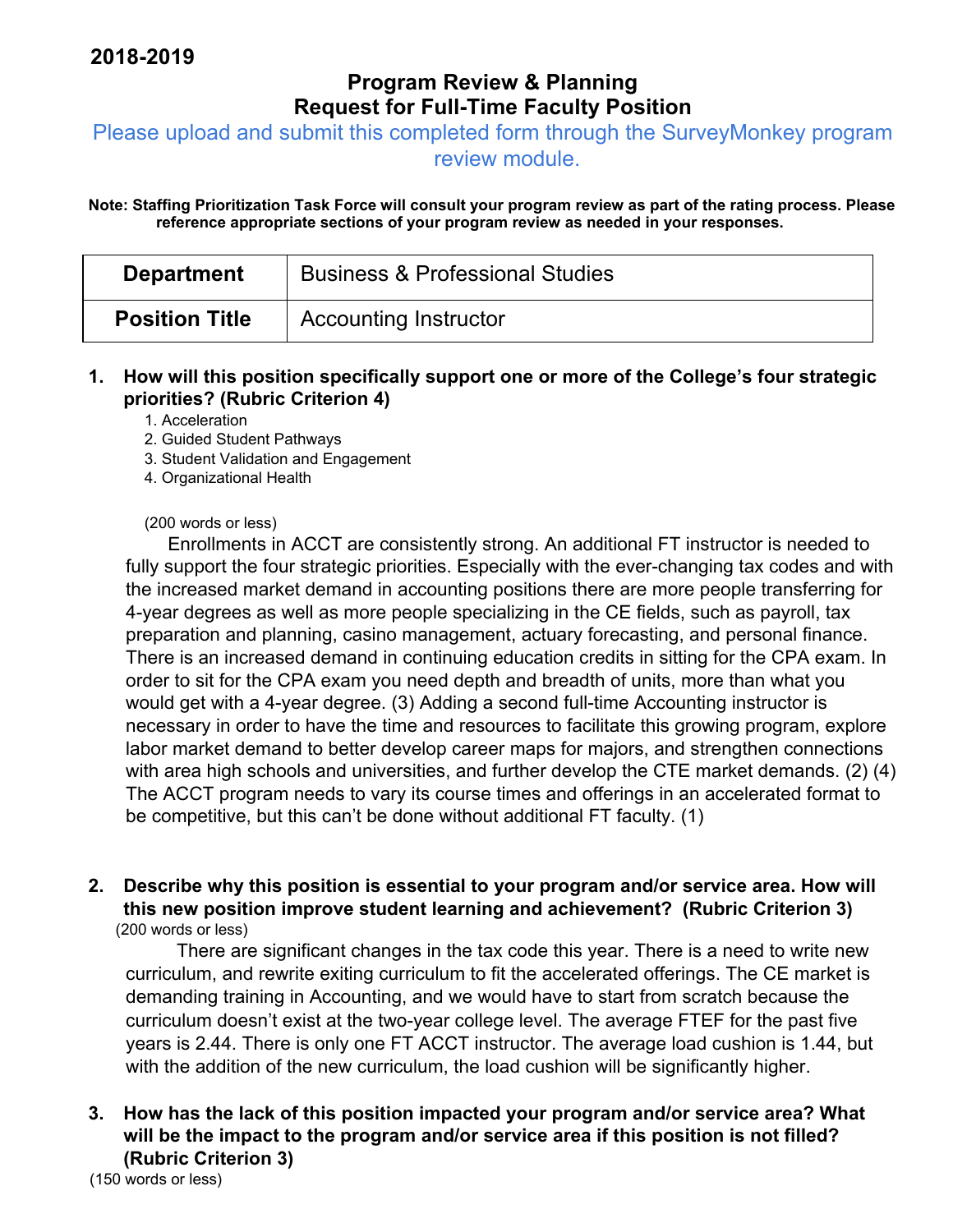With only one FT ACCT instructor, the focus has been on transfer. The current instructor does not have time to explore the CE opportunities available through the recent Strong Workforce initiative. New curriculum cannot be developed and implemented and the demand for these courses will go somewhere else. At this very time we are losing students because we can't accommodate enough classes or scheduling options to keep them at Cuyamaca. There is a great need for an internship program, but this cant' be accomplished with only one FT instructor. The Accounting field is very broad and is encompassing more and more areas (i.e. HR, finance, etc.), but at the same time there are very specific skill sets needed within the field where specialized training is necessary.

The program has also noticed some gaps developing in the ethnicity/race data. There is work to be done among some ethnic groups. While the raw numbers are small, the percentages are low. In SP18 there were 7 African-American students enrolled in On-Campus with a success rate of 57%. In Online, this group had 28 enrolled with a success rate of 54%. Hybrid classes showed an even more marked situation with 6 enrolled but a success rate of 33%. It is difficult to know if these are ACCT students or BUS or both as the data is not disaggregated. However, BUS and ACCT each have only one FT faculty member. That means this is a situation that needs monitoring and remedied if it does not improve. There will be no one to do this at this point.

**4. Has there been or do you believe there will be an increase in demand for your programs and/or services? Please discuss supporting data from recent semesters. For example, enrollment trends, waitlist pressures, or wait time for appointments and support services as they apply to this position. (Rubric Criterion 2)**  (150 words or less)

 In the past five years, 100 ACCT degrees and certificates have been awarded. The San Diego outlook for this occupation shows a 9% increase in the next 7 years, while the number of regional completers is less than half of the number of annual openings.

 Enrollments in ACCT have slowly increased in the past five years (2012-2016). Fill rates average 81% during this period. For the past five years, WSCH/FTEF for ACCT has averaged 619, which is well above the college average of 466 for the same period. Wait lists are a regular occurrence in the first two classes (BUS 120/121). A lot of student from SDSU and other fouryear colleges come to Cuyamaca to either take these courses to maintain their current grade level or to catch up because they failed a course or have changed a major.

Overall, BUS/ACCT enrollments have shown a slight increase of 6% from FA13-SP18. There is also an uptick of 6% in the number of students in the Race/Ethnicity data with the largest gain of 2% coming among Hispanics. The department is particularly proud of the upward trend of transfer with degrees of 13% FA13-FA17 and 20% SP14 to SP18. This happened when there were two FT faculty members writing curriculum, mentoring students, networking in industry and improving assessment.

The success and retention rates bear looking at. In SP18, on-campus enrollment in BUS/ACCT was 197 with 180 students retained and 154 successful. In FA17, 212 were enrolled in on-campus and 194 were retained of which 158 were successful.